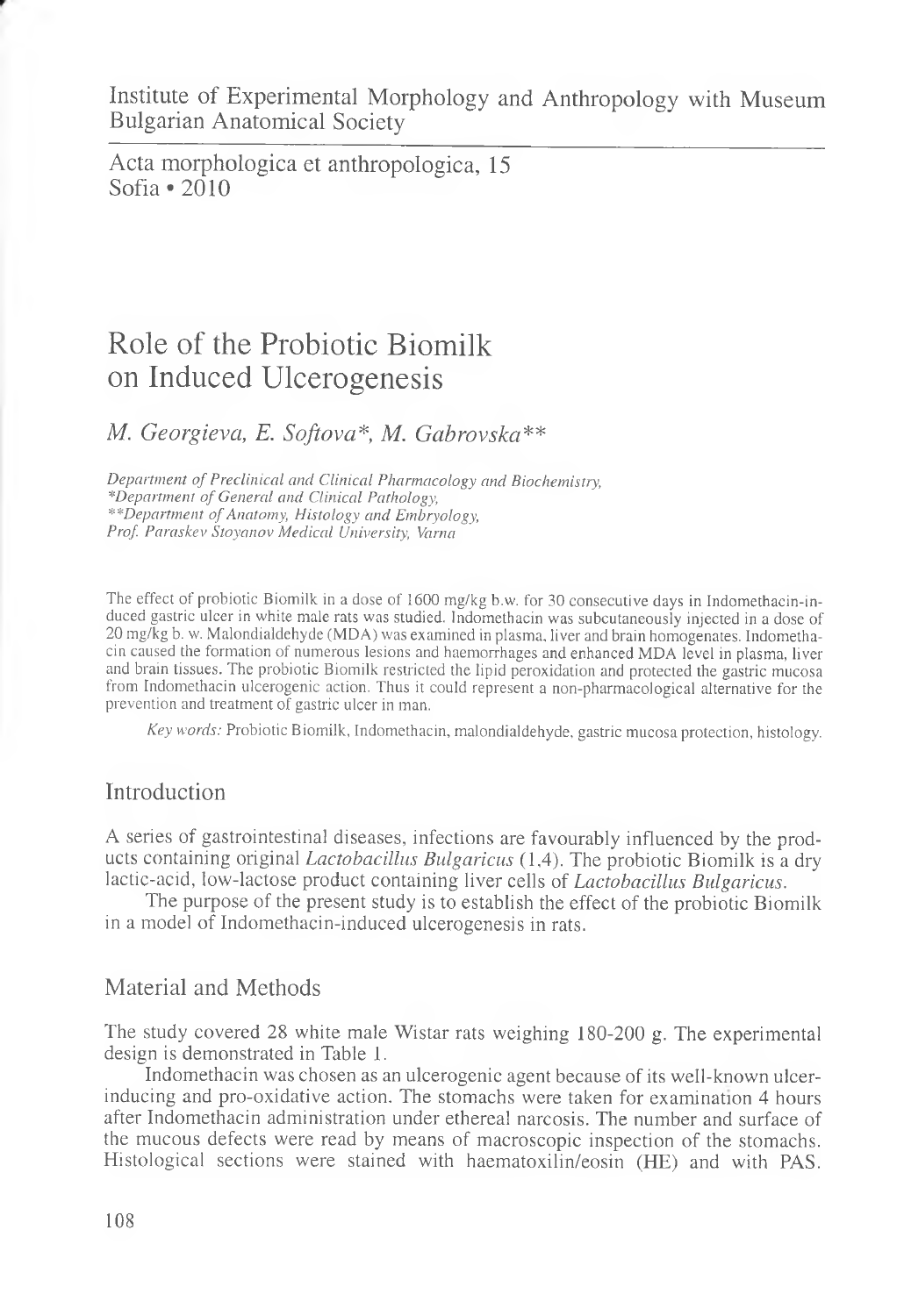Table 1. Study design

| Group | Treatment                      | Dose, ml/kg | Duration | Number of animals |
|-------|--------------------------------|-------------|----------|-------------------|
|       | Distilled water                | 10          | 30 days  |                   |
|       | <b>Biomilk</b>                 | 1600        | 30 days  |                   |
| III   | Biomilk + Indomethacin         | 1600        | 30 days  |                   |
|       |                                | 20          | one day  |                   |
| IV    |                                | 10          | 30 days  |                   |
|       | Distilled water + Indomethacin | 20          | one day  |                   |
|       |                                |             |          |                   |

Malondialdehyde (MDA) as a marker of lipid peroxidation was estimated after the method of Porter et al. (1976) in blood plasma, liver and brain homogenates. The statistical analysis of the data was carried out after ANOVA method.

# Results

## *Histological examination*

Probiotic Biomilk applied alone increases gastric mucus secretion in comparison with distilled water (Fig. 1). The application of Indomethacin causes erosions covering  $2/3$ or almost the whole thickness of the gastric mucosa with hemorrhages. There is no cellular infiltration at all. These defects are characterized with a greater depth and a larger surface of dissemination (Fig. 2). In the surrounding zones there is hyperemia in the vessels. The amount of mucilaginous substances is strongly reduced. In the animals treated with Biomilk in a dose of 1600 mg/kg b. w.) and Indomethacin the erosions in the gastric mucosa are more superficial and smaller in size (Fig. 3). The mucilaginous secretion in the neighbouring areas is slightly increased.







Fig. 2. Indomethacin causes erosions covering 2/3 or almost the whole thickness of the gastric mucosa with hemorrhages; the amount of mucilaginous substances is strongly reduced. PAS reaction (original magnification 10x10)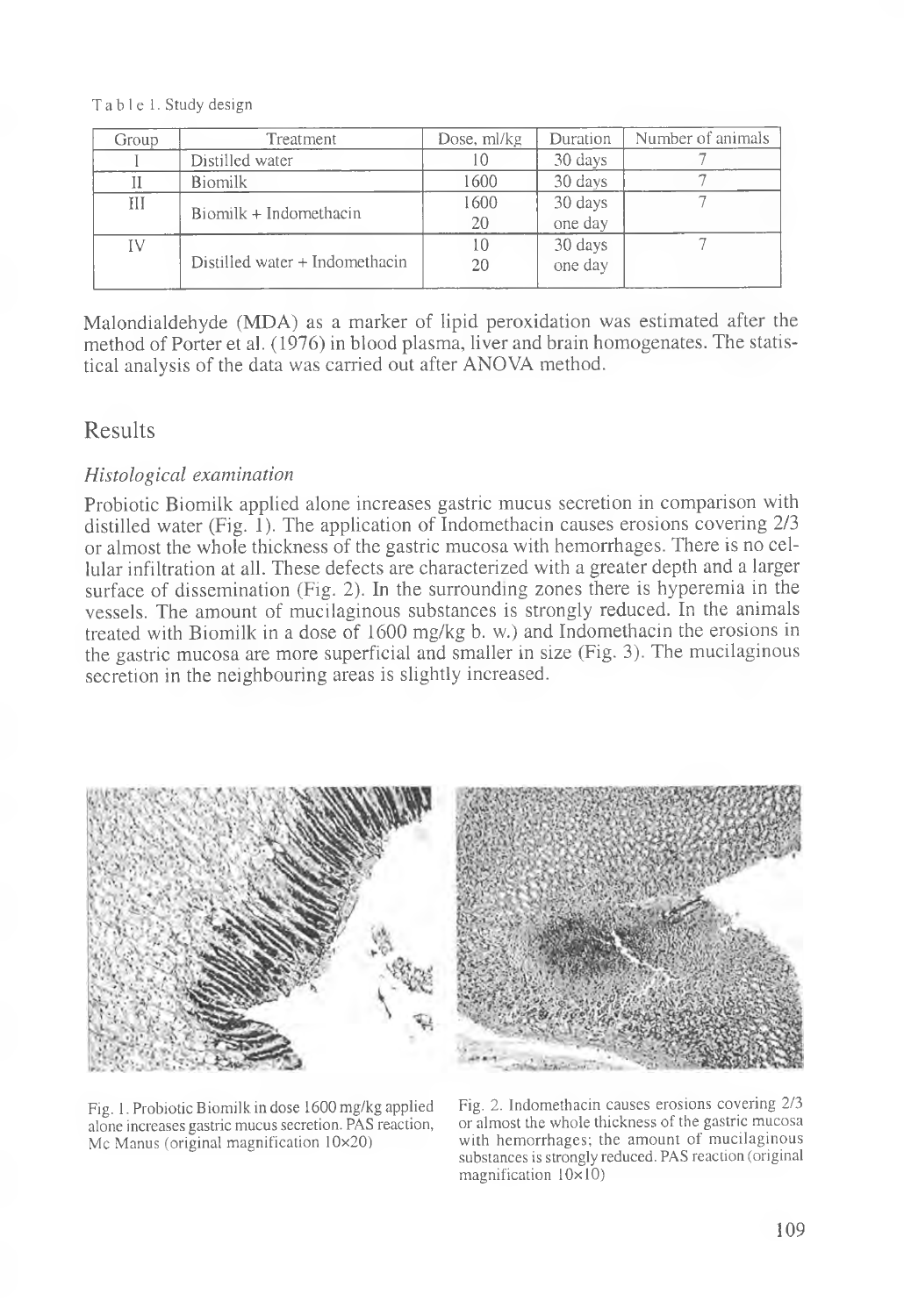

Fig. 3. The erosions in the gastric mucosa are super- Fig. 4. Plasma MDA values ficial and smaller in size Biomilk in dose 1600 mg/kg + Indomethacin. Staining with HE (original magnification 10x10)









Fig. 5. Liver MDA values Fig. 6. Brain MDA values

#### *MDA in plasma, liver and brain homogenates*

#### MDA in plasma

In the animals treated Biomilk only, MDA plasma values did not differ significantly from these of the controls  $(p>0,05)$ . Indomethacin treatment caused a significant  $(p<0,001)$  MDA increase in plasma as compared with that of the controls. MDA in plasma reduced in the group with Biomilk+Indomethacin (Fig. 4).

#### MDA in liver homogenate

In the animals treated with Biomilk only, MDA values in a homogenate of liver tissue did not differ significantly from these of the controls *(p>0,05).* Indomethacin treatment caused a significant  $(p<0,01)$  MDA levels increase in the liver homogenate as compared with that of the controls. In the liver homogenate. MDA values reduced significantly  $(p<0,01)$  in the animals of the group with Biostim LBS+Indomethacin when compared with these with Indomethacin only (Fig. 5).

MDA in brain homogenate

In the animals treated with Biomilk or *Lactobacillus Bulgaricus* only, MDA values in a homogenate from brain tissue did not differ significantly from these of the controls ( $p > 0.05$ ). Indomethacin caused a significant ( $p < 0.001$ ) MDA level increase in the brain homogenate as compared with that of the controls. In the brain homogenate, MDA